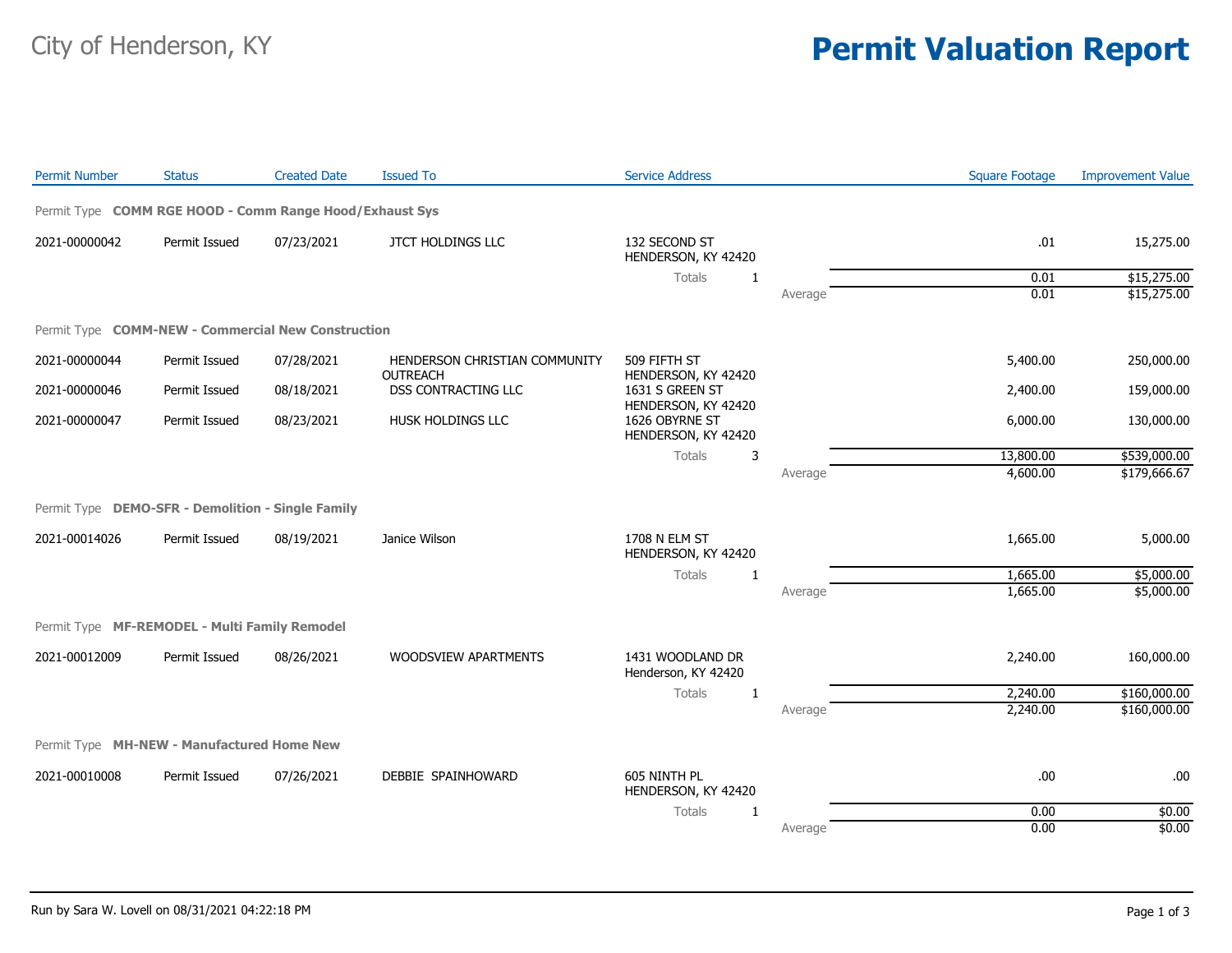## City of Henderson, KY **Permit Valuation Report**

| <b>Permit Number</b>    | <b>Status</b>                                         | <b>Created Date</b> | <b>Issued To</b>                      | <b>Service Address</b>                                       |         | <b>Square Footage</b> | <b>Improvement Value</b> |
|-------------------------|-------------------------------------------------------|---------------------|---------------------------------------|--------------------------------------------------------------|---------|-----------------------|--------------------------|
|                         | Permit Type PLAN REV HOODS - PLAN REV COMM RANGE HOOD |                     |                                       |                                                              |         |                       |                          |
| 2021-00000041           | Permit Issued                                         | 07/23/2021          | <b>JTCT HOLDINGS LLC</b>              | 132 SECOND ST<br>HENDERSON, KY 42420                         |         | .00                   | 15,275.00                |
|                         |                                                       |                     |                                       | Totals<br>-1                                                 |         | 0.00                  | \$15,275.00              |
|                         |                                                       |                     |                                       |                                                              | Average | 0.00                  | \$15,275.00              |
|                         | Permit Type SFR-ACC - Single Family Accessory         |                     |                                       |                                                              |         |                       |                          |
| 2021-00005069           | Permit Issued                                         | 08/04/2021          | <b>BAER KEVIN J</b>                   | 2301 SUNSET LN<br>HENDERSON, KY 42420                        |         | 1,728.00              | 55,000.00                |
|                         |                                                       |                     |                                       | Totals<br>1                                                  |         | 1,728.00              | \$55,000.00              |
|                         |                                                       |                     |                                       |                                                              | Average | 1,728.00              | \$55,000.00              |
|                         | Permit Type SFR-NEW - Single Family New Construction  |                     |                                       |                                                              |         |                       |                          |
| 2021-00005051           | Permit Issued                                         | 06/15/2021          | Jagoe Homes                           | 3216 CULPEPPER CT<br>HENDERSON, KY 42420                     |         | 2,201.00              | 247,000.00               |
|                         |                                                       |                     |                                       | Totals<br>-1                                                 |         | 2,201.00              | \$247,000.00             |
|                         |                                                       |                     |                                       |                                                              | Average | 2,201.00              | \$247,000.00             |
|                         | Permit Type SFR-REMODEL - Single Family Remodel       |                     |                                       |                                                              |         |                       |                          |
| 2021-00005070           | Permit Issued                                         | 08/06/2021          | AVID PROPERTIES LLC                   | 301 CANARY LN<br>HENDERSON, KY 42420                         |         | 1,800.00              | 40,000.00                |
| 2021-00005071           | Permit Issued                                         | 08/12/2021          | <b>GLEN D &amp; JUDITH A STONE</b>    | 123 S MAIN ST<br>HENDERSON, KY 42420                         |         | .00                   | 100,000.00               |
| 2021-00005073           | Permit Issued                                         | 08/23/2021          | Richard Consler                       | 626 S GREEN ST<br>HENDERSON, KY 42420                        |         | .01                   | 8,000.00                 |
|                         |                                                       |                     |                                       | Totals<br>3                                                  |         | 1,800.01              | \$148,000.00             |
|                         |                                                       |                     |                                       |                                                              | Average | 600.00                | \$49,333.33              |
| Permit Type SIGN - Sign |                                                       |                     |                                       |                                                              |         |                       |                          |
| 2021-00013030           | Permit Issued                                         | 07/22/2021          | AUDUBON SCHOOL APARTMENTS LP          | 1400 CLAY ST                                                 |         | 64.00                 | 10,000.00                |
| 2021-00013031           | Permit Issued                                         | 08/03/2021          | OREILLY AUTOMOTIVE INC STORE<br>#1870 | HENDERSON, KY 42420<br>529 N GREEN ST<br>HENDERSON, KY 42420 |         | 116.00                | 2,500.00                 |